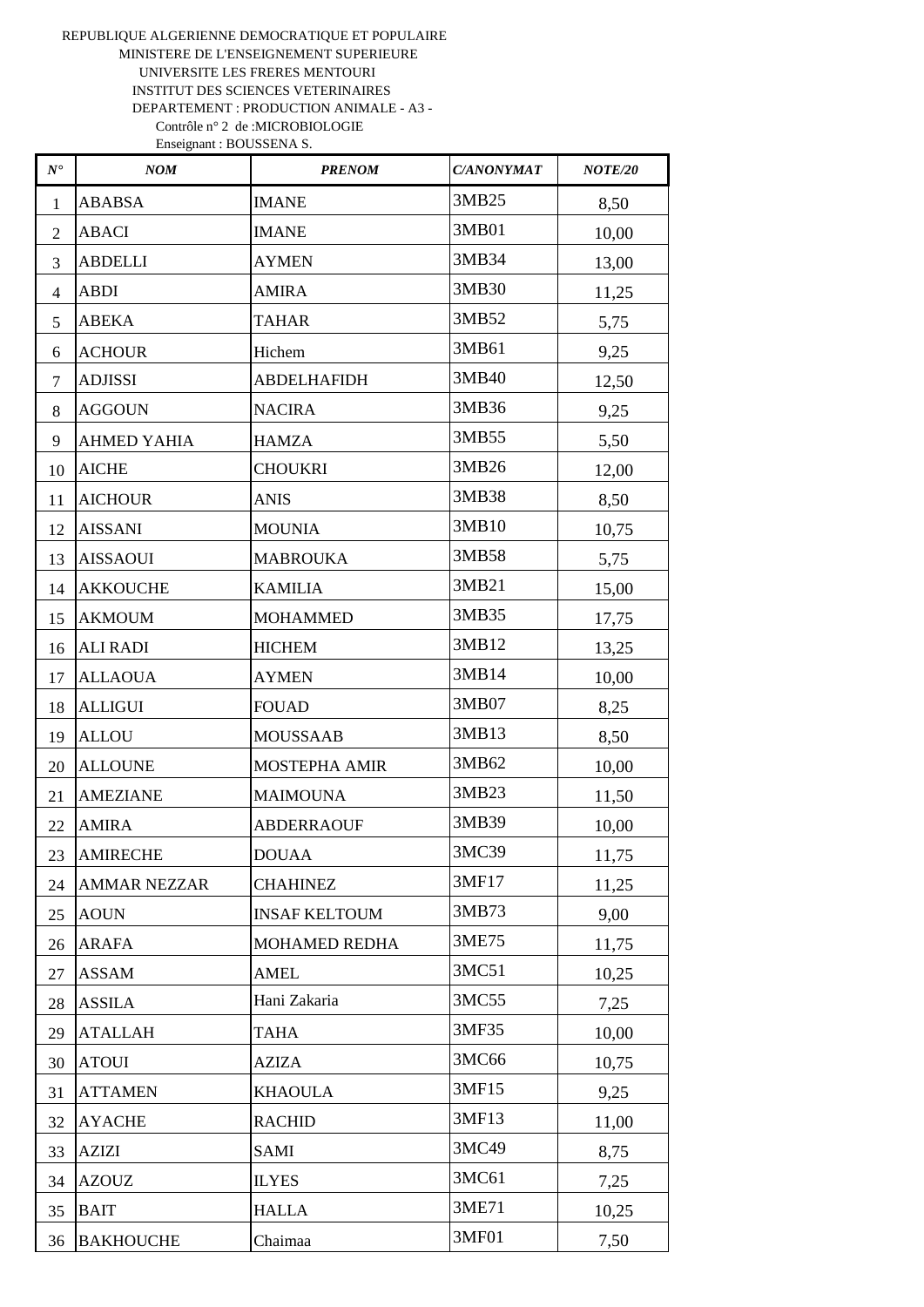| $N^\bullet$ | <b>NOM</b>             | <b>PRENOM</b>        | <b>C/ANONYMAT</b> | <b>NOTE/20</b> |
|-------------|------------------------|----------------------|-------------------|----------------|
| 37          | <b>BAKIR KHODJA</b>    | Lamine               |                   |                |
| 38          | <b>BARROUHOU</b>       | <b>OUIDED</b>        | 3MF14             | 12,25          |
| 39          | <b>BEHNAS</b>          | <b>RAYANE</b>        | 3MB66             | 8,50           |
| 40          | <b>BELABBES</b>        | <b>MOHAMED</b>       | 3MF34             | 9,00           |
| 41          | <b>BELAGROUZ</b>       | <b>HOUSSEM</b>       | 3MA72             | 9,50           |
| 42          | <b>BELALTA</b>         | <b>ANIS</b>          | 3MC71             | 9,00           |
| 43          | <b>BELAMRI</b>         | <b>MOHAMED ISLAM</b> | 3MA68             | 8,75           |
| 44          | <b>BELATTAR</b>        | <b>AYYOUB</b>        | 3MC44             | 7,00           |
| 45          | <b>BELFENDES</b>       | <b>INES</b>          | 3MA74             | 8,75           |
| 46          | <b>BELGHIT</b>         | <b>AYOUB</b>         | 3ME25             | 7,25           |
| 47          | <b>BELGHOUL</b>        | HIBA SELSABILA       | 3ME49             | 10,00          |
| 48          | <b>BELGUESMIA</b>      | <b>KENZA MAYA</b>    | 3ME62             | 11,25          |
| 49          | <b>BELHADAD</b>        | <b>ANIS</b>          | 3ME18             | 11,00          |
| 50          | <b>BELHADEF</b>        | <b>ACHRAF AYOUB</b>  | 3ME24             | 7,50           |
| 51          | <b>BELHADEF</b>        | <b>MEDJEDA</b>       | 3ME45             | 7,25           |
| 52          | <b>BELHADRI</b>        | <b>FATIMA ZOHRA</b>  | 3ME52             | 12,50          |
| 53          | <b>BELKACEMI</b>       | <b>HANANE</b>        | 3ME51             | 12,75          |
| 54          | <b>BELLAGHMA</b>       | Kheireddine          | 3ME26             | 9,50           |
| 55          | <b>BELLIBEL</b>        | <b>FATIMA ZOHRA</b>  | 3ME55             | 7,50           |
| 56          | <b>BELMEHBOUL</b>      | <b>AYYOUB</b>        | 3ME60             | 15,25          |
| 57          | <b>BELOUAR</b>         | <b>AMOR</b>          |                   |                |
| 58          | <b>BEN ABDERRAHMEN</b> | <b>MED YASSER</b>    |                   |                |
| 59          | <b>BEN HAMZA</b>       | <b>INES</b>          | 3MD02             | 6,50           |
| 60          | <b>BENABDI</b>         | <b>KHALED</b>        | 3ME35             | 8,00           |
| 61          | <b>BENABID</b>         | <b>SAFA</b>          | 3ME42             | 7,25           |
| 62          | <b>BENARIOUA</b>       | <b>KAWTHER</b>       | 3ME06             | 11,00          |
| 63          | <b>BENASKEUR</b>       | <b>AMIRA</b>         | 3ME38             | 15,25          |
| 64          | <b>BENAYOUN</b>        | Abla                 | 3ME36             | 12,25          |
| 65          | <b>BENDALI HACINE</b>  | <b>HIBA</b>          | 3ME01             | 9,50           |
| 66          | <b>BENDERRADJI</b>     | <b>ASSALA</b>        | 3ME08             | 11,75          |
| 67          | <b>BENHACINE</b>       | Amina Nourchene      | 3ME22             | 6,75           |
| 68          | <b>BENHAMADA</b>       | <b>AISSA</b>         | 3ME63             | 11,00          |
| 69          | <b>BENHAMOUDA</b>      | <b>DERAR</b>         | 3ME10             | 11,75          |
| 70          | <b>BENIS</b>           | <b>NASSIBA</b>       | 3MD19             | 10,00          |
| 71          | <b>BENKHALIFA</b>      | <b>HICHEM</b>        | 3MD03             | 11,50          |
| 72          | <b>BENLARIBI</b>       | <b>ANFEL</b>         | 3MD10             | 9,50           |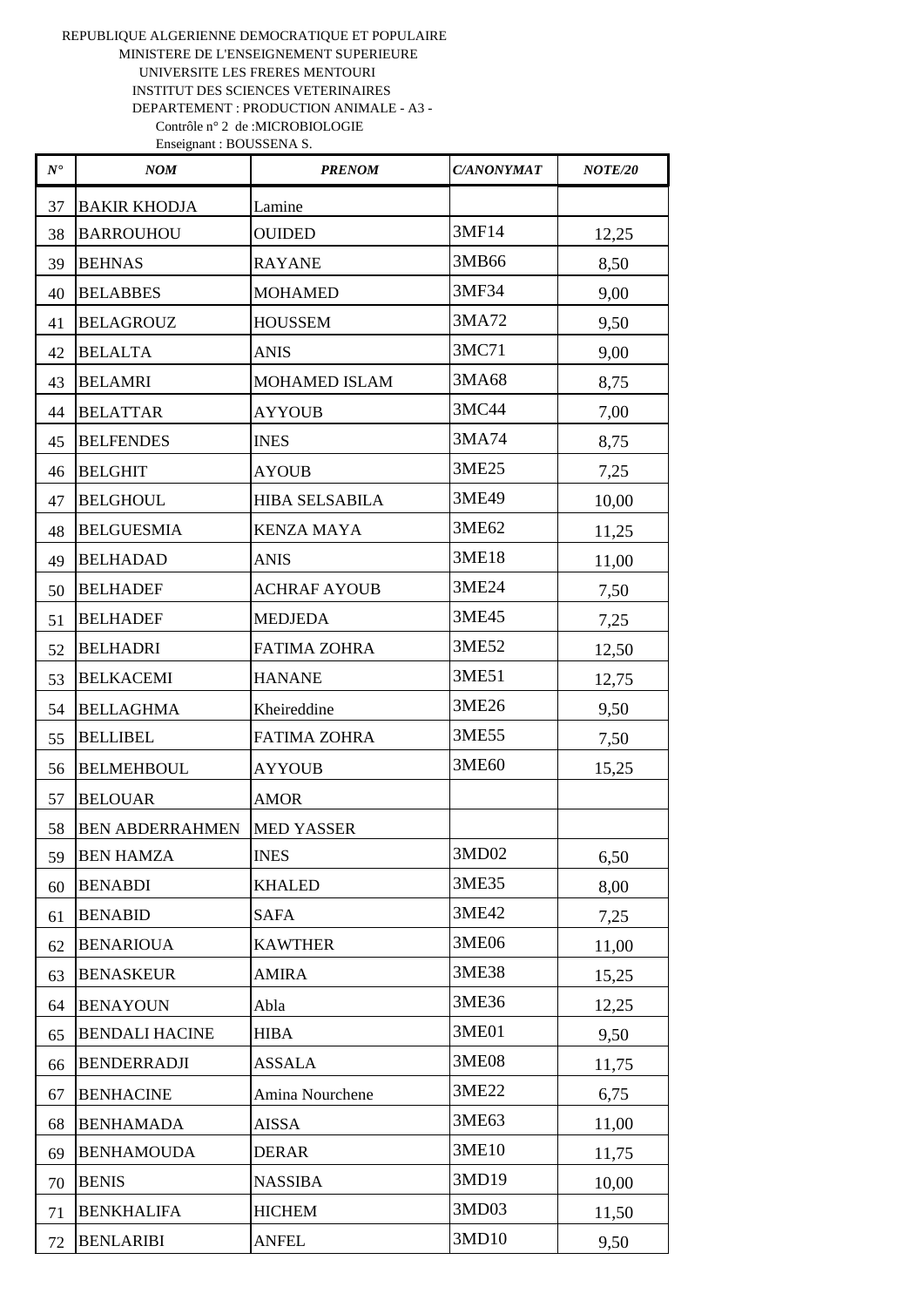| $N^\bullet$ | NOM                | <b>PRENOM</b>         | <b>C/ANONYMAT</b> | <b>NOTE/20</b> |
|-------------|--------------------|-----------------------|-------------------|----------------|
| 73          | <b>BENMAKHLOUF</b> | HASSNA AMIRA          | 3MD08             | 6,75           |
| 74          | <b>BENMECHERI</b>  | <b>SOUFYANE</b>       | 3MD22             | 13,25          |
| 75          | <b>BENMOUSSA</b>   | <b>DJIHENE</b>        | 3MD12             | 10,50          |
| 76          | <b>BENMOUSSA</b>   | <b>HALA</b>           | 3MD20             | 15,25          |
| 77          | <b>BENMOUSSA</b>   | <b>SIF EDDINE</b>     | 3MD16             | 11,75          |
| 78          | <b>BENNACER</b>    | Abderrahim            | 3MD06             | 6,25           |
| 79          | <b>BENNIOU</b>     | <b>SARRA</b>          | 3MD21             | 19,75          |
| 80          | <b>BENSAAD</b>     | <b>CHERIF</b>         | 3MD05             | 9,00           |
| 81          | <b>BENSAAD</b>     | <b>NIHAD</b>          | 3MD01             | 11,00          |
| 82          | <b>BENSADI</b>     | <b>LEILA</b>          | 3MD04             | 9,00           |
| 83          | <b>BENSALEM</b>    | <b>AYA</b>            | 3MD13             | 11,50          |
| 84          | <b>BENSALEM</b>    | <b>WIDAD</b>          | 3MD14             | 8,25           |
| 85          | <b>BENSEBTI</b>    | <b>FEYROUZ</b>        | 3MD17             | 7,75           |
| 86          | <b>BENSLIMANE</b>  | <b>CHOUROUK</b>       |                   |                |
| 87          | <b>BENTAGA</b>     | <b>RAYANE</b>         | 3MD07             | 7,25           |
| 88          | <b>BENTCHIKOU</b>  | <b>MOHAMED AMINE</b>  | 3MD18             | 11,00          |
| 89          | <b>BENTOBBAL</b>   | <b>ADLENE</b>         | 3MD09             | 8,25           |
| 90          | <b>BENYAHYA</b>    | <b>CHEIMA</b>         | 3MD15             | 10,50          |
| 91          | <b>BENZENIAR</b>   | <b>AYMENE</b>         | 3MD11             | 8,25           |
| 92          | <b>BENZERARI</b>   | <b>NEDJMA</b>         | 3MC16             | 10,75          |
| 93          | <b>BERABEZ</b>     | <b>BILAL</b>          | 3MC02             | 11,25          |
| 94          | <b>BERKANE</b>     | <b>KHOULOUD</b>       | 3MC35             | 7,75           |
| 95          | <b>BERKANI</b>     | <b>BOUTHAINA</b>      | 3MC07             | 11,00          |
| 96          | <b>BERKANI</b>     | <b>RAYANE</b>         | 3MC31             | 9,00           |
| 97          | <b>BERLAT</b>      | Mohamed lamine        |                   |                |
| 98          | <b>BERRAMDANI</b>  | <b>YASINE</b>         | 3MC28             | 9,50           |
| 99          | <b>BESTAL</b>      | <b>KHAOULA</b>        | 3MC30             | 12,75          |
| 100         | <b>BOUATROUS</b>   | <b>YASMINE</b>        | 3MC11             | 9,25           |
| 101         | <b>BOUCETTA</b>    | <b>ATHAR</b>          |                   |                |
| 102         | <b>BOUCHAMA</b>    | <b>NAIMA</b>          | 3MC32             | 8,25           |
|             | 103 BOUCHECHE      | Selma                 |                   |                |
|             | 104 BOUCHELAGHEM   | <b>ABDERRAOUF</b>     | 3MC18             | 11,50          |
|             | 105 BOUCHERIKHA    | <b>IBTISSEM</b>       | 3MC08             | 11,50          |
|             | 106 BOUDENDOUNA    | <b>MOHAMMED RIDHA</b> | 3MC19             | 11,50          |
| 107         | <b>BOUDIA</b>      | <b>WALID</b>          | 3MC01             | 11,50          |
|             | 108 BOUDIAF        | Ikram                 | 3MC05             | 8,50           |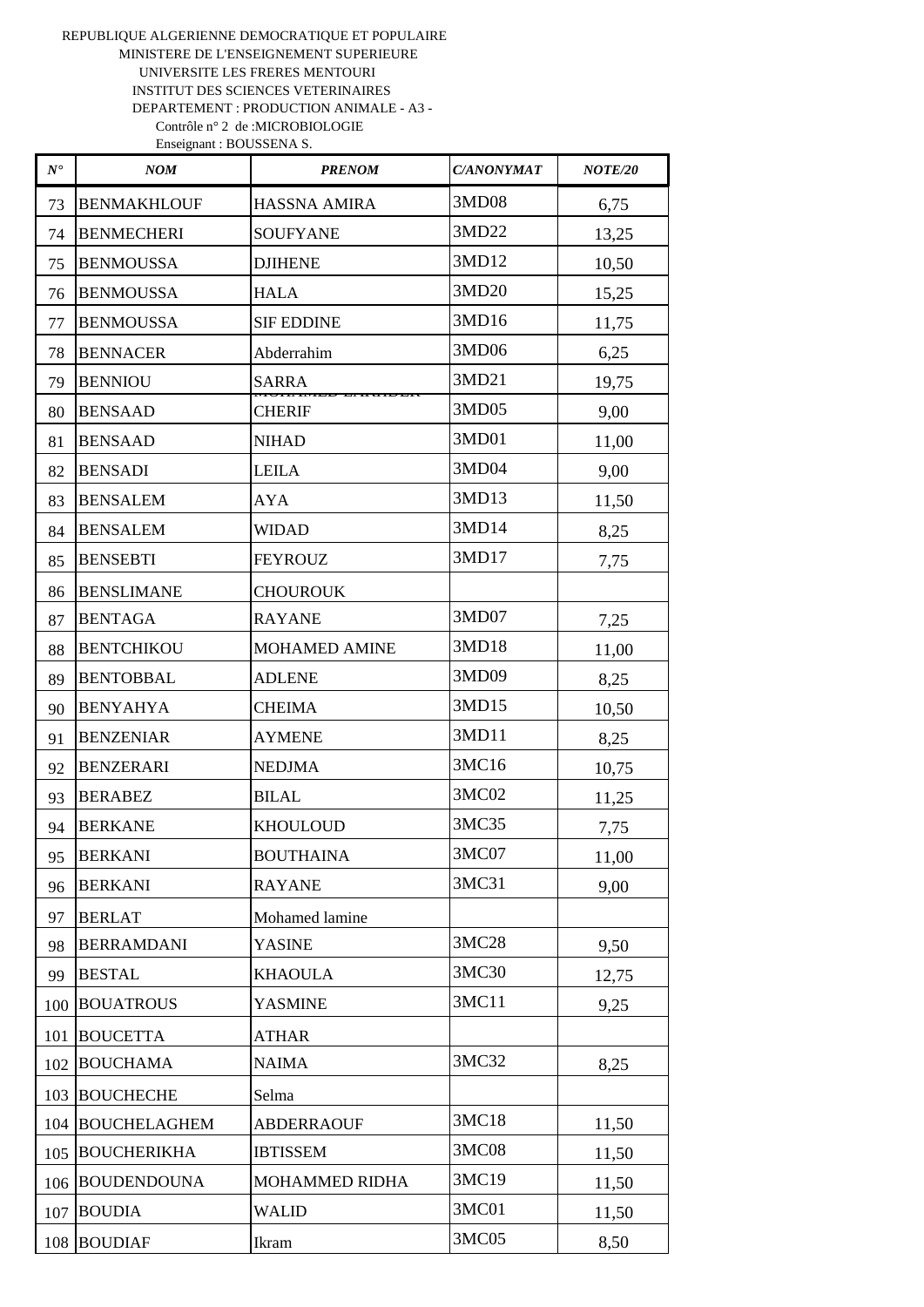| $N^\bullet$      | <b>NOM</b>           | <b>PRENOM</b>         | <b>C/ANONYMAT</b> | <b>NOTE/20</b> |
|------------------|----------------------|-----------------------|-------------------|----------------|
| 109              | <b>BOUDISSA</b>      | <b>BADREDDINE</b>     | 3MC03             | 12,25          |
| 110              | <b>BOUDJIZA</b>      | <b>AICHA DJAZIA</b>   | 3MC37             | 11,00          |
| 111              | <b>BOUFFENARA</b>    | <b>AMINA RIMA</b>     | 3MC09             | 10,00          |
| 112              | <b>BOUGHEILA</b>     | <b>NAWFEL</b>         | 3MA64             | 8,25           |
| 113              | <b>BOUGUECHTOULI</b> | <b>BILAL</b>          | 3MC40             | 10,00          |
| 114              | <b>BOUGUERCHE</b>    | SAFA NOUR EL HOUDA    | 3MC53             | 9,25           |
| 115              | <b>BOUHABILA</b>     | <b>HOUSNA</b>         |                   |                |
| 116              | <b>BOUHADEF</b>      | <b>ABDELHAK</b>       | 3MA63             | 8,00           |
| 117              | <b>BOUHADJAR</b>     | <b>MOHAMED</b>        |                   |                |
| 118              | <b>BOUHALASSA</b>    | <b>RATIBA</b>         | 3MC69             | 13,00          |
| 119              | <b>BOUHENGUEL</b>    | <b>ZAHRA REYANE</b>   | 3MC56             | 10,50          |
| 120              | <b>BOUHOUCHE</b>     | <b>ZINEB</b>          | 3MC74             | 8,25           |
| 121              | <b>BOUKELOUA</b>     | <b>AMIR</b>           |                   |                |
| 122 <sub>1</sub> | <b>BOUKERECHE</b>    | Adil                  |                   |                |
|                  | 123 BOUKEZIOUA       | Houssam eddine        |                   |                |
| 124              | <b>BOUKEZOULA</b>    | ZOULEYKHA             | 3MF18             | 14,25          |
| 125              | <b>BOUKHALFA</b>     | <b>HAMZA</b>          | 3MC72             | 12,25          |
| 126              | <b>BOUKHANOUFA</b>   | <b>SADDAM</b>         | 3MA73             | 6,75           |
| 127              | <b>BOUKHARS</b>      | <b>RABAH</b>          | 3MF38             | 10,50          |
| 128              | <b>BOUKHEDENA</b>    | <b>BOUTEINA</b>       | 3MB69             | 8,00           |
| 129              | <b>BOUKHEMIS</b>     | <b>LAMIS</b>          | 3MF24             | 12,00          |
| 130              | <b>BOUKHOUIETE</b>   | <b>ABDERAOUF</b>      | 3MF33             | 10,00          |
|                  | 131   BOULACHAB      | Larbi Mohamed Chaouki | 3MA61             | 10,75          |
| 132              | <b>BOULADJOUL</b>    | <b>RADHIA</b>         | 3MF26             | 19,25          |
| 133              | <b>BOULAICHE</b>     | <b>ABDELGHAFOUR</b>   | 3MF37             | 7,75           |
| 134              | <b>BOULEGHLEM</b>    | <b>NESRINE</b>        | 3ME70             | 8,50           |
| 135              | <b>BOULKHELOUA</b>   | <b>AMIR</b>           | 3MB45             | 13,00          |
| 136              | <b>BOULKROUNE</b>    | <b>EL HACENE</b>      | 3MB04             | 7,00           |
| 137              | <b>BOUMEDINE</b>     | MOHAMED LYAMINE       | 3MB50             | 5,00           |
| 138              | <b>BOUMERFEG</b>     | ZAKARIA RAMZI         | 3MB16             | 10,25          |
| 139              | <b>BOUNEMRI</b>      | <b>FAIROUZ</b>        | 3MB15             | 12,50          |
| 140              | <b>BOURAGHDA</b>     | <b>ISLAM</b>          | 3MB56             | 10,75          |
| 141              | <b>BOURAHIL</b>      | <b>RANIA</b>          | 3MB28             | 10,75          |
| 142              | <b>BOURAOUI</b>      | HAITHEM MED GHAZALI   | 3MB32             | 7,50           |
| 143              | <b>BOURAS</b>        | <b>NOUZHA FERIAL</b>  | 3MB09             | 8,75           |
| 144              | <b>BOUROKBA</b>      | <b>EL KAHINA</b>      | 3MB24             | 10,50          |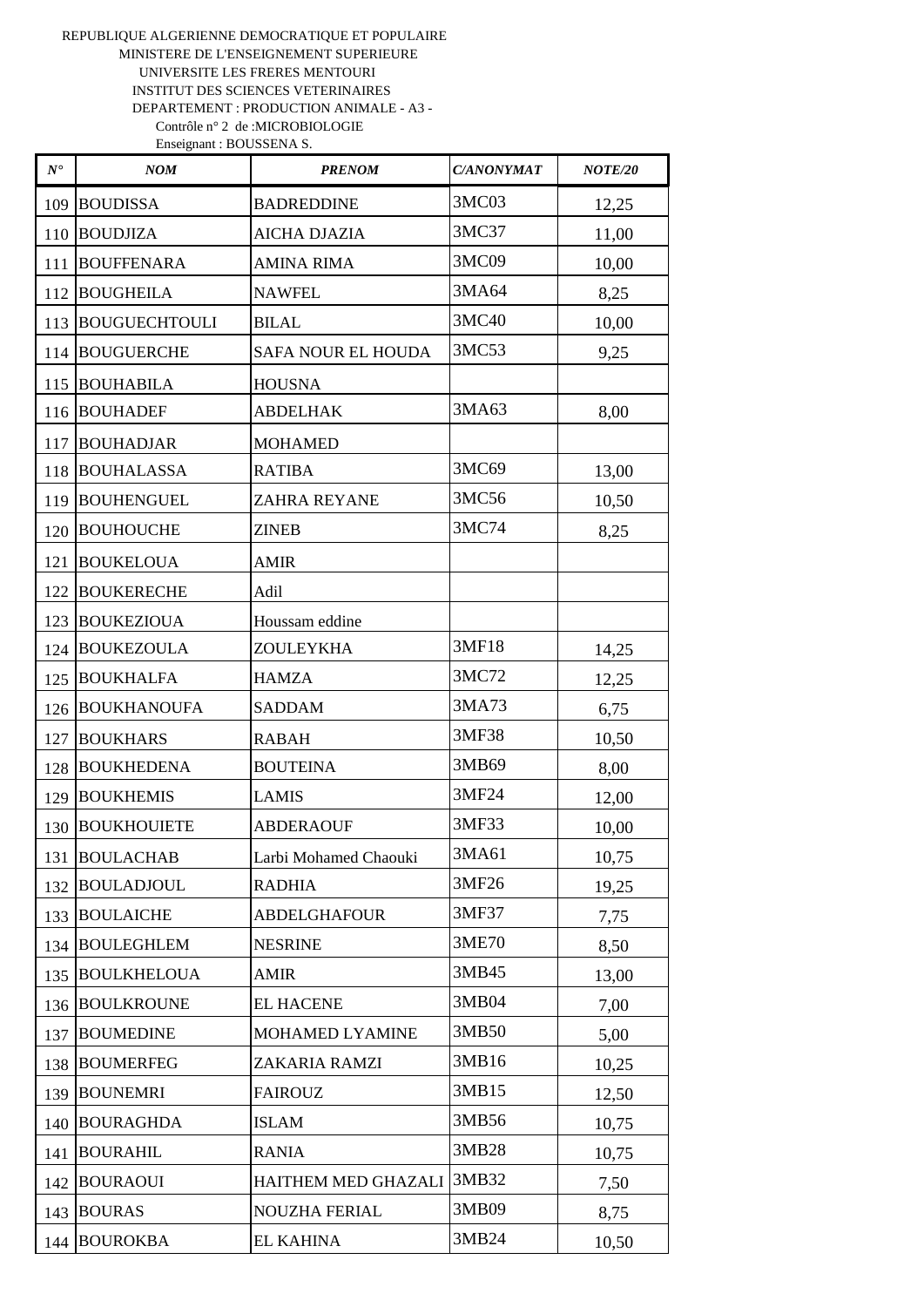| $N^\bullet$      | <b>NOM</b>        | <b>PRENOM</b>          | <b>C/ANONYMAT</b> | <b>NOTE/20</b> |
|------------------|-------------------|------------------------|-------------------|----------------|
| 145              | <b>BOUROUIS</b>   | <b>IHSENE</b>          | 3MB42             | 9,25           |
| 146              | <b>BOUROUROU</b>  | <b>AICHA</b>           |                   |                |
| 147              | <b>BOUROUROU</b>  | <b>FOUAD</b>           | 3MB64             | 6,50           |
|                  | 148 BOUSBOUA      | <b>RANIA</b>           | 3MB37             | 10,00          |
| 149              | <b>BOUSRIEF</b>   | <b>KHADIDJA</b>        | 3MB02             | 9,00           |
| 150 <sup>1</sup> | <b>BOUSSEBOUA</b> | <b>HADJER</b>          | 3MB22             | 8,25           |
| 151              | <b>BOUSSELB</b>   | <b>ABDELHEK</b>        | 3MB11             | 11,00          |
| 152              | <b>BOUTEBAKH</b>  | <b>AIMENE ELKHATIB</b> | 3MB51             | 10,25          |
| 153              | <b>BOUTI</b>      | <b>NASSIM</b>          | 3MB17             | 10,25          |
| 154              | <b>BOUTIOUTA</b>  | <b>ABDERAHMANE</b>     | 3MB41             | 10,25          |
| 155              | <b>BOUYOUCEF</b>  | <b>ALAEDDINE</b>       | 3MB63             | 10,00          |
| 156              | <b>BOUZEKRI</b>   | <b>OUSSAMA</b>         |                   |                |
| 157              | <b>BOUZERIDA</b>  | <b>ZOUBIDA RAYANE</b>  | 3MB20             | 8,25           |
| 158              | <b>BOUZERZOUR</b> | <b>KOUTEIBA</b>        | 3ME69             | 14,00          |
| 159              | <b>BOUZID</b>     | <b>DHILAL EDDINE</b>   | 3MC50             | 7,75           |
|                  | 160 BRADAI        | <b>AYMENE</b>          | 3ME67             | 13,75          |
| 161              | <b>BRAHMIA</b>    | <b>YASSER</b>          | 3ME66             | 9,00           |
| 162              | <b>BRIKI</b>      | <b>RABEH</b>           | 3MF27             | 7,00           |
| 163              | <b>CEDAH</b>      | <b>AMIRA</b>           | 3MC68             | 12,25          |
| 164              | <b>CHAFER</b>     | <b>RANDA</b>           | 3MF31             | 8,50           |
| 165              | <b>CHAIR</b>      | <b>AOUATEF</b>         |                   |                |
| 166              | <b>CHEBBAH</b>    | <b>SOUFIANE</b>        | 3MC65             | 10,50          |
| 167              | <b>CHEBBOUR</b>   | <b>NABIL</b>           |                   |                |
| 168              | <b>CHEBOUKI</b>   | <b>YASMINE</b>         | 3MC63             | 13,00          |
| 169              | <b>CHEHILLI</b>   | <b>SOUMIA</b>          | 3MC67             | 11,25          |
| 170              | <b>CHELIGHEM</b>  | <b>MOUNSIF</b>         | 3MF30             | 6,75           |
| 171              | <b>CHELIGHEM</b>  | SAMI                   | 3MC42             | 9,00           |
| 172              | <b>CHELIHI</b>    | <b>OUSSAMA</b>         |                   |                |
| 173              | <b>CHENNAF</b>    | <b>ANOUAR</b>          | 3ME73             | 9,00           |
| 174              | <b>CHENNI</b>     | <b>FATIHA</b>          | 3MB72             | 12,25          |
| 175              | <b>CHERBITI</b>   | <b>ACHREF EDDINE</b>   | 3MF36             | 10,75          |
| 176              | <b>CHITTI</b>     | <b>KATIA</b>           | 3MF20             | 9,00           |
| 177              | <b>CHOUACHE</b>   | ZAKARIA                | 3MF11             | 16,50          |
| 178              | <b>DAIF</b>       | <b>SAMIA</b>           | 3ME74             | 10,50          |
| 179              | <b>DAOUDI</b>     | <b>KHAWLA</b>          | 3ME72             | 7,75           |
| 180              | <b>DEBOUCHA</b>   | $\operatorname{BILAL}$ | 3MC60             | 9,25           |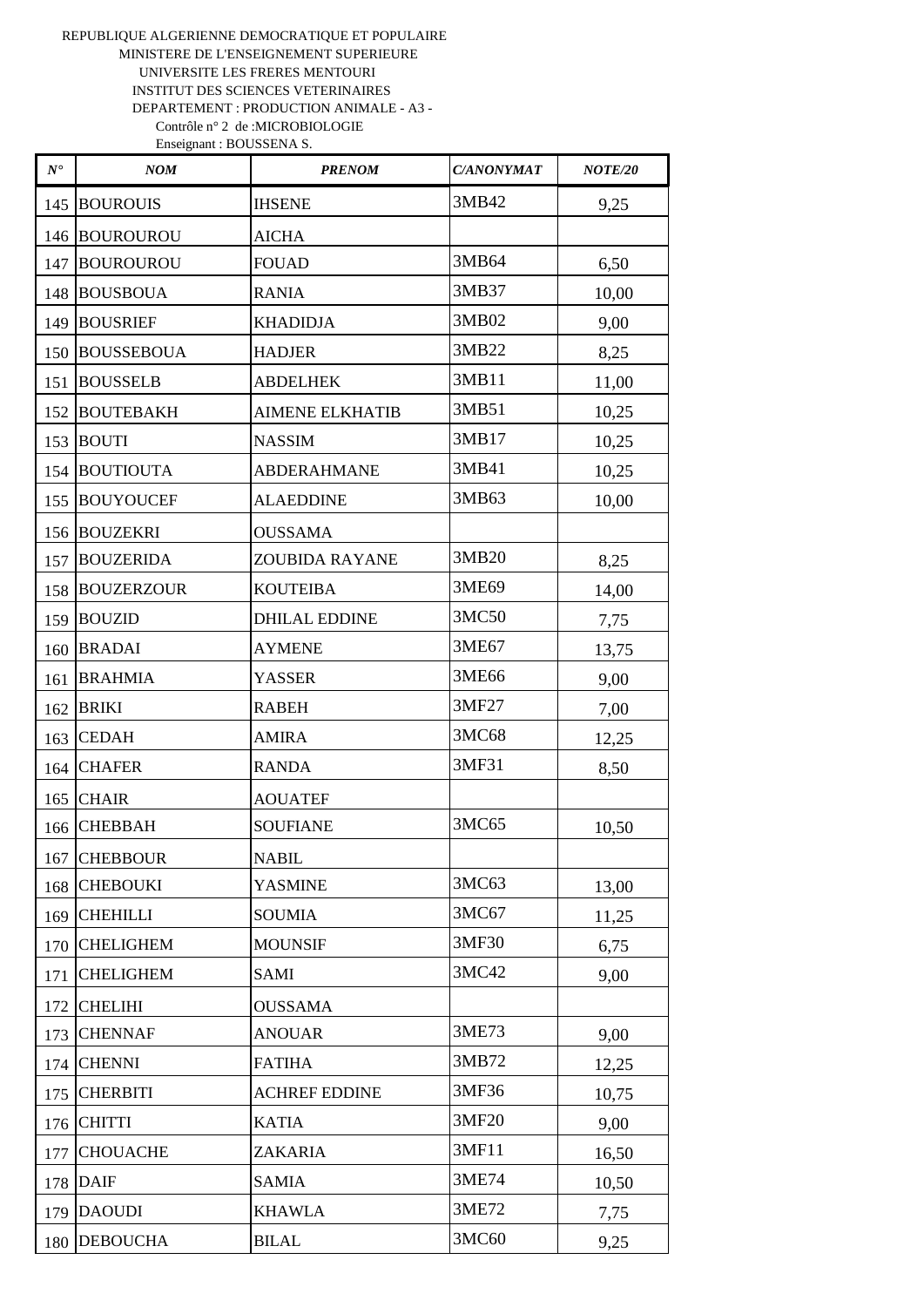| $N^\bullet$ | <b>NOM</b>       | <b>PRENOM</b>          | <b>C/ANONYMAT</b> | <b>NOTE/20</b> |
|-------------|------------------|------------------------|-------------------|----------------|
| 181         | <b>DEHANA</b>    | <b>HABIBA</b>          | 3MD42             | 12,50          |
| 182         | <b>DEHIMI</b>    | <b>MOHAMED RACHID</b>  | 3MD60             | 8,00           |
|             | 183 DELIOU       | <b>KHAOULA NARIMEN</b> | 3MD29             | 8,75           |
|             | 184 DENIA        | <b>CHIRAZ</b>          | 3MD51             | 8,75           |
| 185         | <b>DERRAREDJ</b> | <b>MOHAMED AMINE</b>   | 3MD36             | 11,75          |
|             | 186 DIB          | <b>EL HOCINE</b>       | 3MD41             | 8,25           |
| 187         | <b>DJAALAB</b>   | <b>HANANE</b>          | 3MD31             | 7,25           |
|             | 188 DJABALI      | Zineelabidine          | 3MD67             | 12,25          |
|             | 189 DJABALLAH    | <b>LAHCENE</b>         | 3MD63             | 10,25          |
|             | 190 DJABI        | <b>YOUSRA</b>          | 3MD47             | 12,25          |
|             | 191   DJAIDJA    | <b>NOUR EL HOUDA</b>   | 3MD70             | 11,75          |
| 192         | <b>DJEBAILI</b>  | <b>RANDA</b>           | 3MD25             | 10,00          |
|             | 193 DJEBASSI     | <b>ABIR</b>            | 3MD53             | 8,75           |
|             | 194 DJEBBAR      | <b>ABDELHAFID</b>      | 3MD43             | 8,25           |
|             | 195 DJEDDAR      | <b>BOUCHRA</b>         | 3MD26             | 13,00          |
|             | 196 DJEDDAR      | <b>HIND</b>            | 3MD23             | 13,25          |
| 197         | <b>DJEGHIM</b>   | <b>MOHAMED ANIS</b>    | 3MD38             | 9,25           |
|             | 198   DJERBELLOU | <b>ROUBEILA</b>        | 3MD24             | 13,00          |
| 199         | <b>DJESSAS</b>   | <b>NACEREDDIN</b>      | 3MD68             | 8,75           |
|             | 200 DRAOUAT      | <b>ABDALLAH ADEL</b>   | 3MD65             | 8,00           |
|             | 201 EL HAMEL     | <b>SARA RAYEN</b>      | 3MD69             | 10,00          |
| 202         | <b>ELANNAB</b>   | <b>YASMINA</b>         | 3MD46             | 13,25          |
|             | 203 EUTAMENE     | <b>MOHAMED</b>         | 3MD59             | 9,50           |
|             | $204$ FAFA       | <b>MERIEM</b>          | 3MA42             | 8,25           |
|             | 205 FEDSI        | <b>MADJDA</b>          | 3MA27             | 8,00           |
|             | 206 FELLOUS      | <b>ABDERRAOUF</b>      | 3MA26             | 9,00           |
|             | 207 FENNICHE     | <b>LEYLA</b>           | 3MA57             | 8,25           |
| 208         | <b>FERDI</b>     | <b>SALIHA</b>          | 3MA15             | 10,75          |
| 209         | <b>FERGANI</b>   | <b>HANANE</b>          | 3MA55             | 9,25           |
| 210         | <b>FILALI</b>    | <b>BOUMEDDIENE</b>     | 3MA01             | 8,00           |
| 211         | <b>FILALI</b>    | <b>QETADA</b>          | 3MA28             | 7,25           |
| 212         | <b>FILALI</b>    | <b>SOUFYANE</b>        | 3MA25             | 8,00           |
| 213         | <b>FORTAS</b>    | <b>AMIR</b>            | 3MA03             | 6,25           |
| 214         | <b>GAHAM</b>     | <b>ANITA</b>           | 3MA50             | 11,00          |
| 215         | <b>GAOUA</b>     | <b>MUSTAPHA</b>        | 3MA37             | 7,50           |
| 216         | <b>GHACHA</b>    | <b>YANIS</b>           | 3MA14             | 13,00          |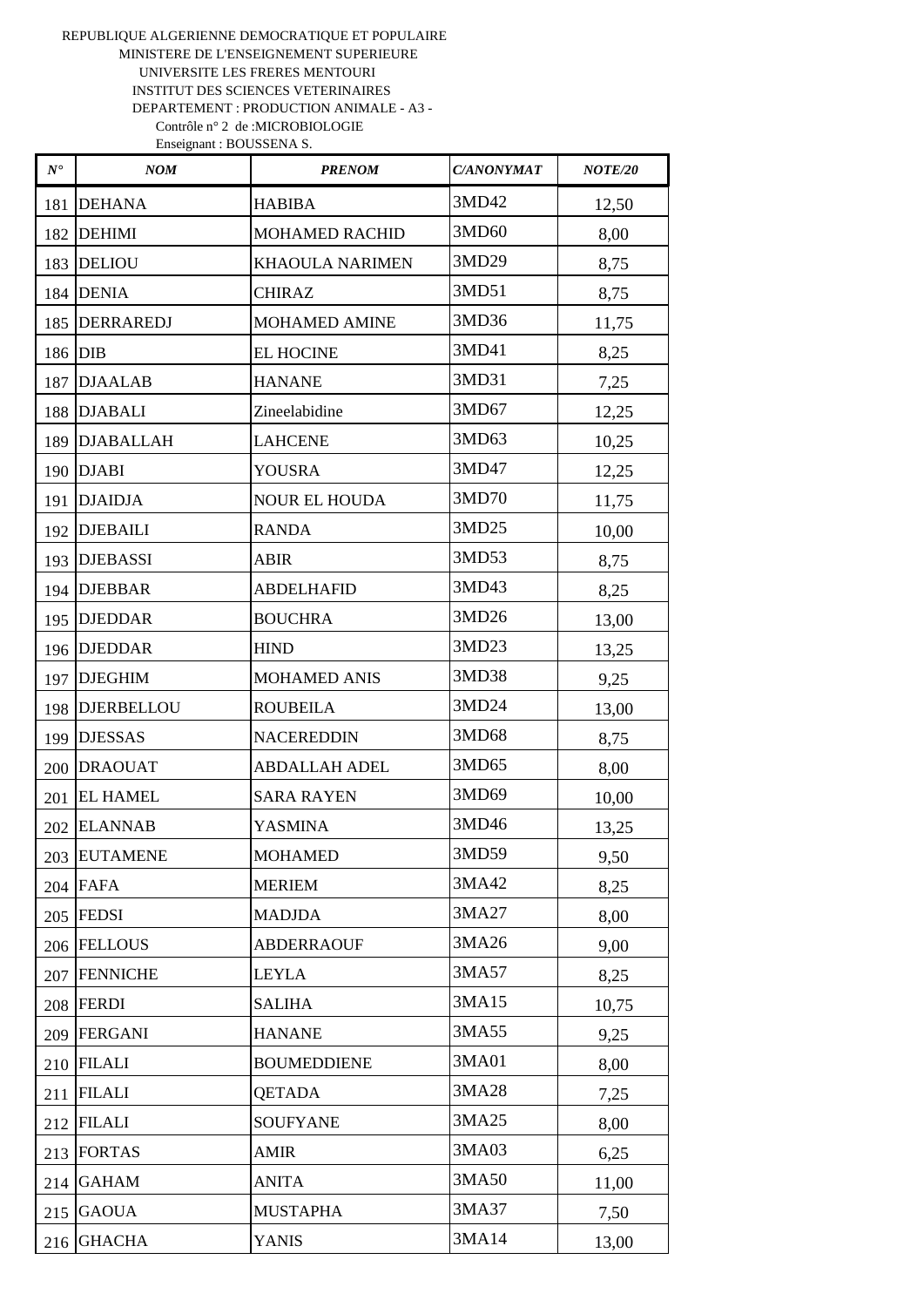| $N^\bullet$ | NOM               | <b>PRENOM</b>        | <b>C/ANONYMAT</b> | <b>NOTE/20</b> |
|-------------|-------------------|----------------------|-------------------|----------------|
| 217         | <b>GHELLAB</b>    | <b>MONCEF</b>        | 3MA48             | 10,00          |
| 218         | <b>GHERZI</b>     | <b>Badreddine</b>    | 3MA32             | 7,75           |
| 219         | <b>GHOZLANE</b>   | <b>ABDELHAMID</b>    | 3MA30             | 8,50           |
| 220         | <b>GOUAMI</b>     | MOHAMMED AMINE       |                   |                |
| 221         | <b>GOUMEIDA</b>   | <b>RANIA</b>         | 3MA19             | 7,50           |
| 222         | <b>GUENDOUZ</b>   | <b>MOHAMMED</b>      | 3MA54             | 15,25          |
| 223         | <b>GUENDOUZI</b>  | <b>IBTISSEM</b>      | 3MA39             | 9,25           |
| 224         | <b>GUENFOUD</b>   | <b>ILHEM</b>         | 3MA08             | 12,25          |
| 225         | <b>GUERBA</b>     | <b>MOSAAB</b>        |                   |                |
| 226         | <b>GUERRAICHE</b> | <b>AHMED</b>         | 3MC04             | 14,00          |
| 227         | <b>GUERZI</b>     | <b>IMANE</b>         | 3MC20             | 11,75          |
| 228         | <b>GUITTOUM</b>   | <b>DJAMEL EDDINE</b> | 3MC12             | 9,25           |
| 229         | <b>HABES</b>      | <b>SOUHAD NAHLA</b>  | 3MC36             | 8,75           |
|             | 230 HACHANI       | <b>IMENE</b>         | 3MC21             | 8,50           |
| 231         | <b>HACHEMI</b>    | <b>KHALIL</b>        | 3MC24             | 7,75           |
| 232         | <b>HADIDI</b>     | <b>LYDIA</b>         | 3MC14             | 13,75          |
|             | 233 HADJI         | <b>ABDERRAHMEN</b>   | 3MC33             | 11,00          |
| 234         | <b>HADJI</b>      | <b>RIMA</b>          | 3MC15             | 8,50           |
| 235         | <b>HALIMI</b>     | <b>LILIA KAMIR</b>   | 3MC26             | 7,50           |
|             | 236 HAMADDOUCHE   | YAHIYA               |                   |                |
| 237         | <b>HAMANE</b>     | <b>MOHAMED ILYES</b> | 3MC23             | 7,75           |
| 238         | <b>HAMEL</b>      | <b>MOHAMED</b>       | 3MC22             | 14,00          |
|             | 239 HAMIDET       | khadidja             | 3MC34             | 10,50          |
|             | 240 HAMIDI        | <b>WALID</b>         | 3MC25             | 8,25           |
| 241         | <b>HAMMOUDA</b>   | <b>BELKACEM</b>      | 3MC13             | 11,00          |
| 242         | <b>HAMZAOUI</b>   | <b>DORSAF</b>        | 3MC10             | 8,75           |
| 243         | <b>HAMZAOUI</b>   | <b>MARIA RAYAN</b>   | 3MC06             | 8,00           |
| 244         | <b>HAMZI</b>      | <b>LOUBNA</b>        | 3MC38             | 11,00          |
| 245         | <b>HAROUAKA</b>   | <b>SARA</b>          | 3MC29             | 11,75          |
|             | 246 HASSIANE      | <b>KHALED</b>        |                   |                |
| 247         | <b>HASSINI</b>    | <b>SOUAD</b>         | 3MC17             | 9,25           |
| 248         | <b>HEDNA</b>      | <b>RYCEL</b>         | 3MC27             | 7,75           |
| 249         | <b>HELILOU</b>    | <b>RIMA</b>          | 3MA66             | 9,00           |
| 250         | <b>HOUACINE</b>   | <b>ABDENOUR</b>      |                   |                |
| 251         | <b>HOUARI</b>     | <b>CHEIMA</b>        | 3MF23             | 8,75           |
| 252         | <b>HOURIA</b>     | <b>SOFIANE</b>       | 3MC47             | 9,25           |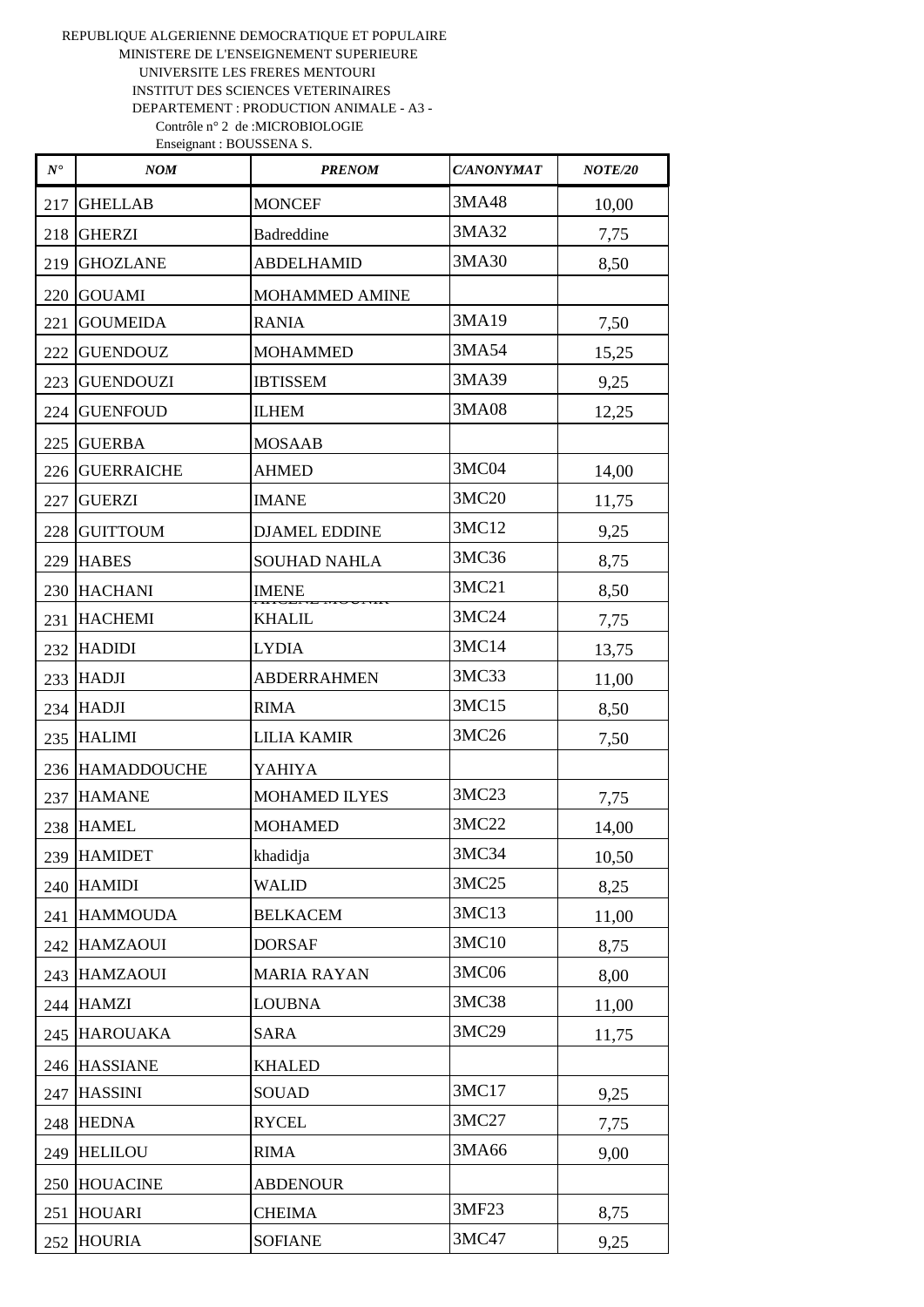| $N^\bullet$ | NOM              | <b>PRENOM</b>              | <b>C/ANONYMAT</b> | <b>NOTE/20</b> |
|-------------|------------------|----------------------------|-------------------|----------------|
| 253         | <b>KAABECHE</b>  | <b>SARRA</b>               | 3MA69             | 11,50          |
| 254         | <b>KAMELI</b>    | <b>MOHAMED RAMZI</b>       | 3MA60             | 7,50           |
| 255         | <b>KAMOUCHE</b>  | <b>NAHLA</b>               |                   |                |
|             | 256 KAROUT       | <b>NESMA</b>               |                   |                |
| 257         | <b>KARRAD</b>    | <b>SOFIANE</b>             | 3MC57             | 7,00           |
| 258         | <b>KASFAR</b>    | <b>MOHIEDDINE</b>          | 3MB68             | 10,50          |
| 259         | <b>KEDJTA</b>    | RACHA AMIRA                | 3MF22             | 9,25           |
|             | 260 KEFSI        | Lokmane                    | 3MF19             | 10,00          |
| 261         | <b>KELAIAIA</b>  | <b>JOUHAINA</b>            | 3MB75             | 12,00          |
| 262         | <b>KERDOUCI</b>  | <b>MEHDI</b>               | 3MC59             | 6,00           |
| 263         | <b>KERKOUB</b>   | <b>HOUCINE</b>             | 3MC73             | 13,50          |
| 264 l       | <b>KHACEF</b>    | <b>NABIL</b>               | 3MC48             | 7,25           |
| 265         | <b>KHEDIDJA</b>  | <b>NADA</b>                | 3MF21             | 10,75          |
| 266         | <b>KHELLADI</b>  | <b>AYYOUB</b>              | 3MA70             | 12,00          |
| 267         | <b>KHELLAS</b>   | <b>Islam MOHAMED Rafik</b> | 3MF25             | 11,75          |
| 268         | <b>KHEN</b>      | <b>DJAAFAR</b>             | 3MC54             | 9,00           |
| 269         | <b>KHERBACHE</b> | <b>MOHAMED ANIS</b>        | 3MC62             | 7,50           |
| 270         | <b>KHERIEF</b>   | <b>KHADIDJA</b>            | 3MA67             | 10,00          |
| 271         | <b>KHETAF</b>    | <b>RAHMA</b>               | 3ME46             | 10,00          |
| 272         | <b>KHEYAR</b>    | <b>DEHIA</b>               | 3ME61             | 12,00          |
| 273         | <b>KHIAT</b>     | YOUCEF ALAA EDDINE         | 3ME34             | 11,00          |
| 274         | <b>KINIOUAR</b>  | ADEL                       | 3ME37             | 8,25           |
|             | 275 KIOUAS       | <b>LOUBNA</b>              | 3ME20             | 8,25           |
| 276         | <b>KIROUR</b>    | <b>BILLEL</b>              | 3ME07             | 12,75          |
| 277         | <b>KOUACHI</b>   | <b>BOCHRA</b>              | 3ME41             | 11,25          |
| 278         | <b>KRIOUI</b>    | <b>MOURAD</b>              | 3ME03             | 16,25          |
| 279         | <b>LAADJAL</b>   | <b>IKRAM</b>               | 3ME19             | 9,00           |
|             | 280 LABSIS       | <b>AYMENE</b>              | 3ME16             | 8,25           |
| 281         | <b>LADACI</b>    | Anissa                     | 3ME50             | 9,50           |
| 282         | <b>LADOUR</b>    | <b>BOUCHRA</b>             | 3ME15             | 8,00           |
|             | 283 LAFI         | <b>ABDERRAHMENE</b>        | 3ME57             | 10,25          |
|             | 284 LAFRIT       | <b>ILHEM</b>               | 3ME09             | 11,00          |
|             | $285$ LAIB       | EL MOUATEZ BILAH           |                   |                |
|             | 286 LAIDI        | AHMED ABDELKAHAR           | 3ME43             | 9,00           |
| 287         | <b>LAIEB</b>     | <b>HOUSSEM</b>             | 3ME65             | 10,50          |
|             | 288 LAISSAOUI    | <b>IMENE</b>               | 3ME11             | 8,50           |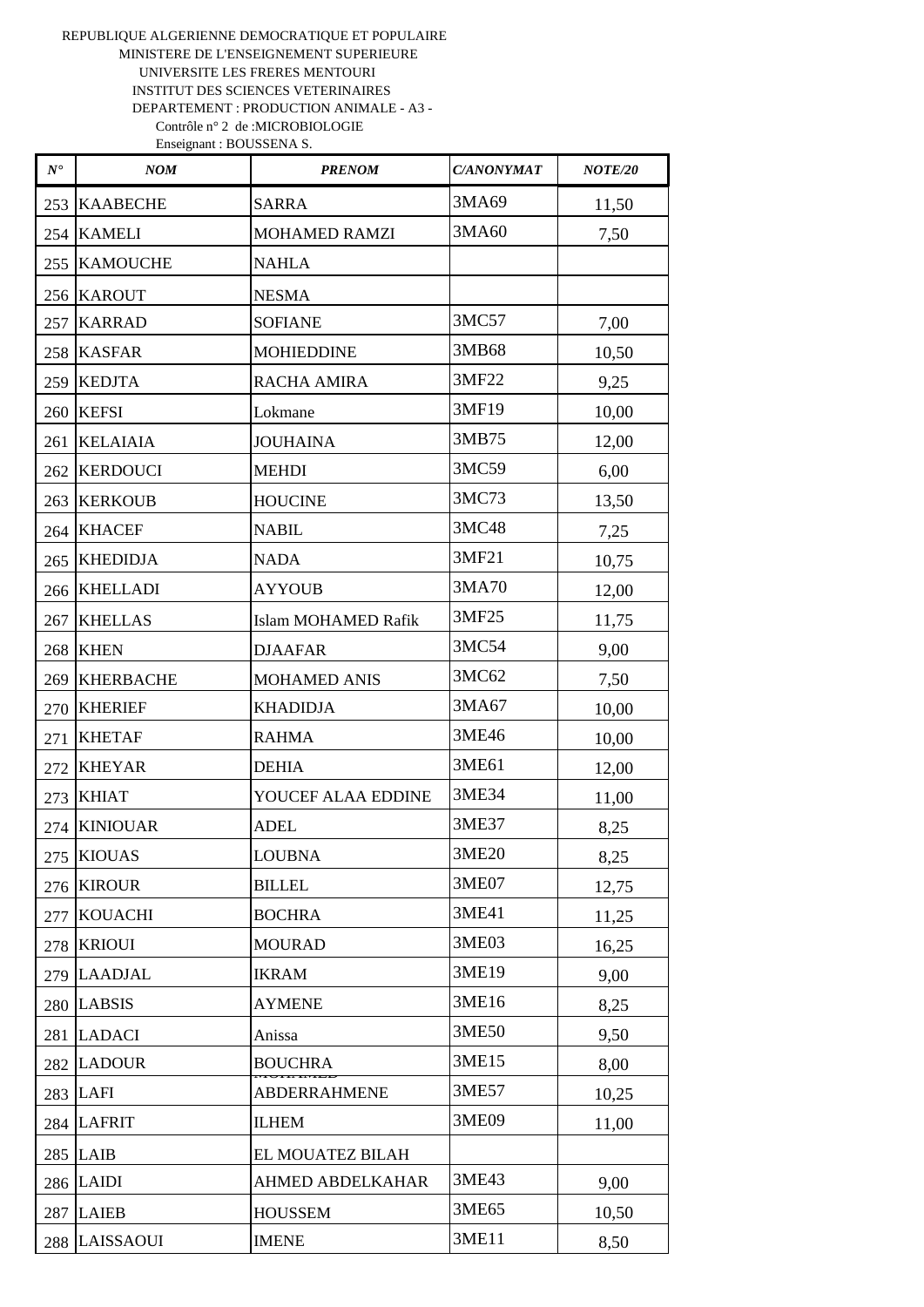| $N^\bullet$ | NOM               | <b>PRENOM</b>       | <b>C/ANONYMAT</b> | <b>NOTE/20</b> |
|-------------|-------------------|---------------------|-------------------|----------------|
|             | 289 LAKHDAR       | <b>KHAOULA</b>      | 3ME23             | 12,25          |
|             | 290 LALA BOUALI   | <b>FAROUK</b>       | 3ME29             | 6,50           |
|             | 291 LAMARA        | <b>AMEL</b>         | 3ME64             | 9,00           |
|             | 292 LANASRI       | <b>MERIEM</b>       | 3ME14             | 11,50          |
|             | 293 LAOUAR        | <b>MEYSSOUNE</b>    | 3MD44             | 12,50          |
|             | 294 LAOUIRA       | <b>YASSER</b>       | 3MD62             | 5,75           |
|             | 295 LARKEM        | <b>MOUAADH</b>      | 3MD32             | 8,75           |
|             | 296 LASMAR        | <b>AMANI</b>        | 3MD34             | 13,50          |
|             | 297 LASMARI       | <b>MANEL</b>        | 3MF08             | 10,00          |
|             | 298 LATRECHE      | <b>YASMINE</b>      | 3MD37             | 11,25          |
|             | 299 LAZIRI        | <b>RAYAN</b>        | 3ME59             | 9,25           |
|             | 300 LEBEZE        | Islam Ramzi         | 3MD57             | 12,75          |
|             | 301 LEMZERRI      | <b>AYA</b>          | 3MC75             | 12,00          |
|             | 302 LITIM         | <b>HOUARI</b>       | 3MD45             | 8,25           |
|             | 303 LOUADFEL      | <b>ROUBEILA</b>     | 3MD61             | 7,50           |
|             | 304 MAALEM        | <b>SAMY</b>         | 3MD28             | 10,00          |
|             | 305 MADDI         | <b>KARIMA</b>       | 3MD40             | 8,50           |
|             | 306 MADI          | <b>NOUZHA</b>       | 3MD74             | 9,50           |
|             | 307   MADJIDI     | <b>CHEMSE DDINE</b> | 3MD39             | 14,50          |
|             | 308 MADOURI       | <b>ABDESSAMED</b>   | 3MF10             | 12,25          |
|             | 309 MAHCENE       | SOMIA               | 3MD35             | 11,25          |
| 310         | <b>MAHDJAR</b>    | <b>MANAL</b>        | 3MD56             | 13,00          |
|             | 311   MAHMOUDI    | <b>LAMIS</b>        | 3MF06             | 12,50          |
| 312         | <b>MALEK</b>      | <b>SABRINA</b>      |                   |                |
|             | 313 MALLEM        | <b>YASSER</b>       | 3MF07             | 10,00          |
|             | 314 MANSEUR       | <b>BOUCHRA</b>      | 3MD73             | 10,00          |
|             | 315 MANSOUR       | <b>HAMZA</b>        | 3MF09             | 7,50           |
|             | 316 MANSOURI      | <b>FARES</b>        | 3MF28             | 8,50           |
| 317         | <b>MANSOURI</b>   | <b>SOHYB</b>        | 3ME68             | 9,50           |
|             | 318 MAOUCHE       | <b>AYOUB</b>        |                   |                |
| 319         | <b>MAOUCHE</b>    | MOHAMED AMINE       | 3MC58             | 9,25           |
|             | 320 MARMI         | AHMED NOUR EL ISLEM | 3MA71             | 11,50          |
| 321         | <b>MAZIANI</b>    | <b>AMINE</b>        | 3MA23             | 7,75           |
| 322         | <b>MEBIROUK</b>   | <b>AKRAM AMMAR</b>  | 3MC45             | 8,00           |
| 323         | <b>MEDDOURI</b>   | <b>FAHEM</b>        | 3MC70             | 8,50           |
| 324         | <b>MEDJEBOURI</b> | <b>RANDA</b>        | 3MC52             | 8,25           |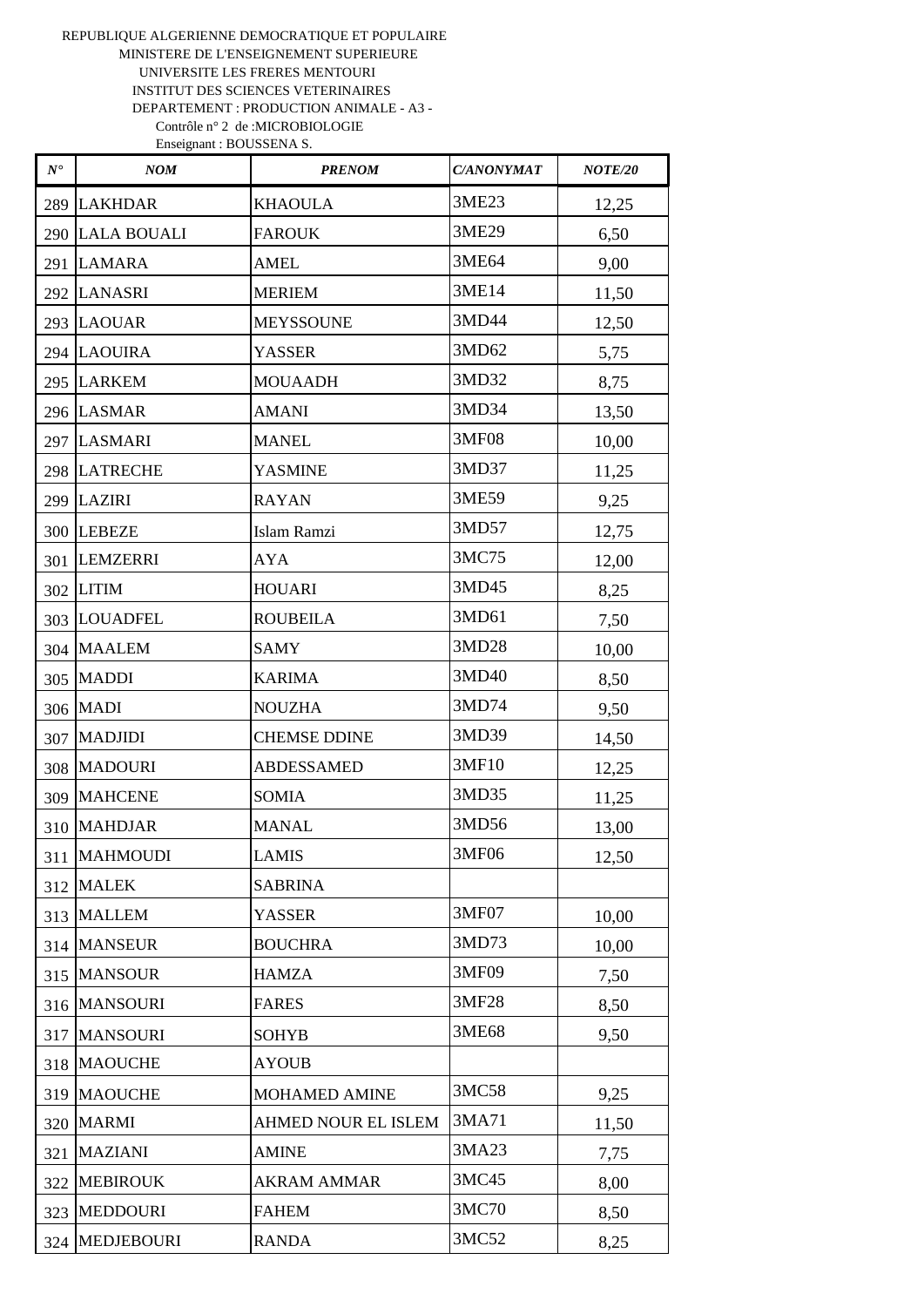| $N^\bullet$ | <b>NOM</b>       | <b>PRENOM</b>            | <b>C/ANONYMAT</b> | <b>NOTE/20</b> |
|-------------|------------------|--------------------------|-------------------|----------------|
| 325         | <b>MEGHEZZI</b>  | <b>ISLAM ZAKI EDDINE</b> | 3MF29             | 9,50           |
|             | 326 MEGHRAOUI    | <b>ASMA</b>              | 3MA65             | 8,75           |
| 327         | <b>MEGHRAOUI</b> | <b>MOULOUD</b>           | 3MC43             | 8,25           |
|             | 328 MEGHRICHE    | <b>NOUR EL IMEN</b>      | 3MB74             | 13,50          |
|             | 329 MEHAOUCHI    | Haythem                  | 3MC46             | 6,75           |
|             | 330 MEHSAS       | <b>MOHAMMED NAZIM</b>    | 3MA75             | 7,75           |
|             | 331 MEKHALFA     | <b>HOCINE</b>            | 3MA62             | 9,50           |
|             | 332 MEKHALFA     | <b>SALAH</b>             | 3MF16             | 13,50          |
|             | 333 MEKHERBECHE  | ZAKARIA                  | 3MF12             | 11,75          |
|             | 334 MENAI        | <b>IMENE</b>             | 3MF32             | 10,25          |
|             | 335 MENAIFI      | <b>MALAK IBTISSEM</b>    | 3MC64             | 12,50          |
|             | 336 MERABTI      | <b>MARWA</b>             | 3MC41             | 8,25           |
|             | 337 MERAIHIA     | <b>LYES</b>              | 3MB70             | 9,50           |
|             | 338 MERBAI       | MOUFDI ABDELJALLIL       | 3MB67             | 10,00          |
|             | 339 MEREDDEF     | <b>OMAIMA</b>            | 3MB71             | 8,75           |
|             | 340 MERIBOUT     | <b>DJIHANE</b>           |                   |                |
| 341         | <b>MERZA</b>     | YAHYA RAFIK              | 3MA04             | 8,00           |
|             | 342 MESSAI       | <b>MERIEM NIHAL</b>      | 3MA46             | 9,00           |
|             | 343 MESSAOUDI    | <b>ETTAYEB</b>           | 3MA47             | 9,25           |
|             | 344 MESSIR       | <b>HALLA</b>             | 3MA40             | 10,00          |
|             | 345 MESSIR       | <b>HIBA</b>              | 3MA56             | 10,00          |
| 346         | <b>MEZAACHE</b>  | <b>BORHANE EDDINE</b>    | 3MA11             | 11,00          |
| 347         | <b>MEZIANE</b>   | <b>MOHAMED</b>           | 3MA07             | 5,75           |
|             | 348 MEZIANI      | <b>ISMAHANE</b>          | 3MA05             | 7,75           |
|             | 349 MIHOUBI      | <b>KARIMA</b>            | 3MA21             | 12,00          |
|             | 350 MILOUDI      | <b>HANANE</b>            | 3MA38             | 6,50           |
| 351         | <b>MOKDAD</b>    | <b>SAMIHA</b>            | 3MA20             | 7,00           |
| 352         | <b>MORDJANA</b>  | <b>AMANI</b>             | 3MA17             | 10,25          |
| 353         | <b>MOSBAH</b>    | <b>FATMA</b>             | 3MA58             | 8,75           |
| 354         | <b>MOSBAH</b>    | <b>WAFIA</b>             | 3MA16             | 9,25           |
| 355         | <b>MOULAI</b>    | <b>HINDA</b>             | 3MA49             | 10,25          |
| 356         | MOUSSA EL MAL    | <b>AMIR</b>              | 3MA22             | 10,00          |
| 357         | <b>MOUSSAOUI</b> | <b>AFRA</b>              | 3MA53             | 10,75          |
| 358         | <b>NADJAR</b>    | <b>MOHAMED</b>           |                   |                |
|             | 359 NAHAL        | <b>SANA</b>              | 3MA44             | 10,25          |
|             | 360 NAMER        | <b>SOFIANE</b>           |                   |                |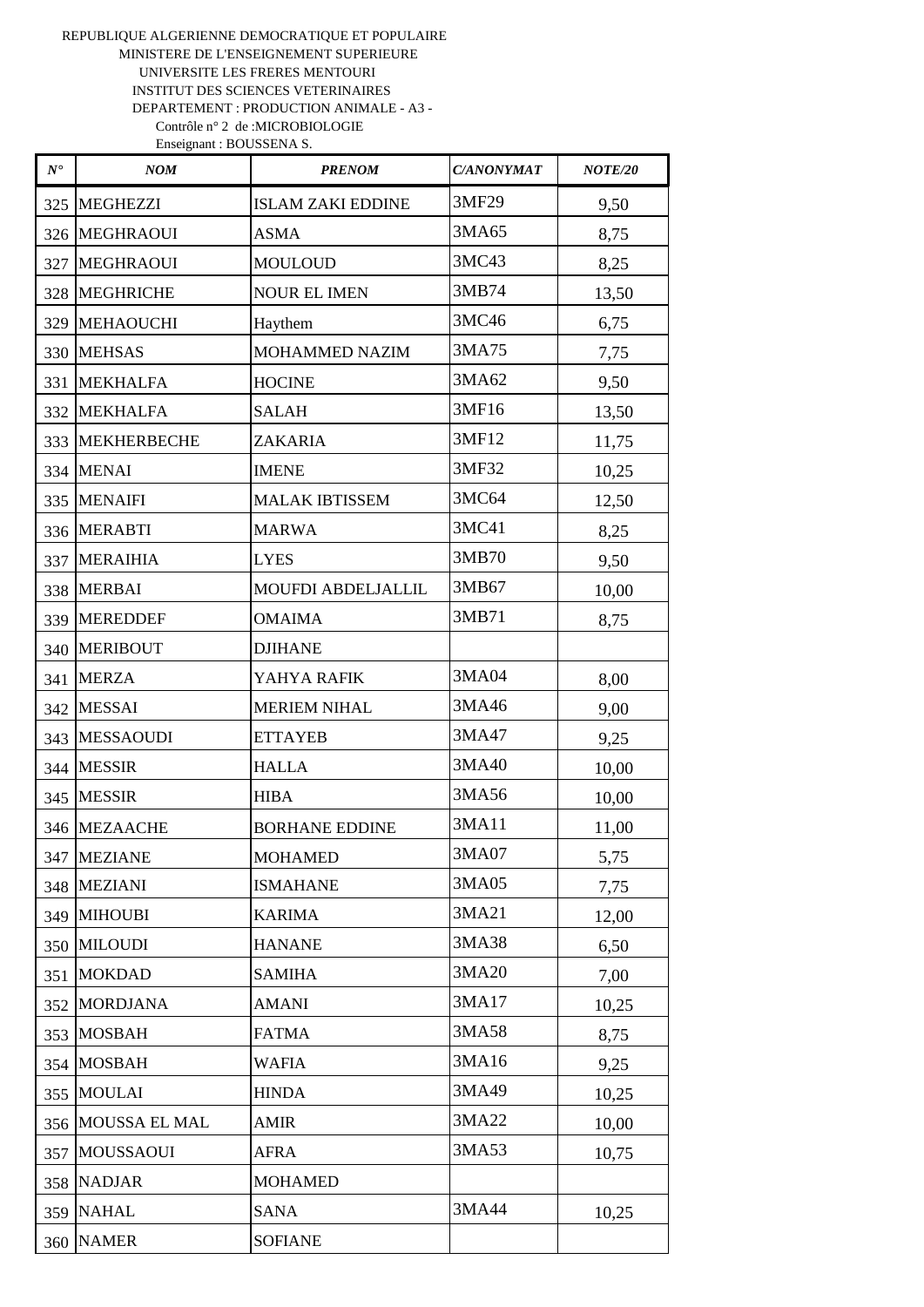| $N^{\bullet}$ | NOM              | <b>PRENOM</b>           | <b>C/ANONYMAT</b> | NOTE/20 |
|---------------|------------------|-------------------------|-------------------|---------|
| 361           | <b>NASRI</b>     | <b>MOHAMMED RAMI</b>    | 3MA43             | 11,00   |
| 362           | <b>NEBBACHE</b>  | <b>YASMINE</b>          | 3MA33             | 9,50    |
| 363           | <b>NECER</b>     | <b>BILEL</b>            | 3MF02             | 10,50   |
|               | 364 NEKACHE      | <b>ANIS</b>             | 3MD64             | 7,50    |
| 365           | <b>NEMAMCHA</b>  | <b>IKRAM</b>            |                   |         |
|               | 366 NIA          | <b>NABILA</b>           | 3MD72             | 7,00    |
| 367           | <b>NOUAR</b>     | <b>LEZHAR</b>           |                   |         |
|               | 368 NOUIOUA      | <b>RABAB</b>            | 3MD33             | 11,50   |
|               | <b>369 NOURI</b> | <b>AMINA</b>            | 3MF04             | 9,50    |
|               | 370 OUADFEL      | <b>ABDELMALEK</b>       | 3MD55             | 10,00   |
| 371           | <b>OUAGLAL</b>   | <b>INES</b>             | 3MD30             | 9,00    |
| 372           | <b>OUCHTATI</b>  | <b>AICHA</b>            | 3MD50             | 8,75    |
| 373           | <b>OUCHTATI</b>  | <b>NEDJLA</b>           | 3MD49             | 10,50   |
| 374           | <b>OULMI</b>     | EL FAKHOURI RAHIM       | 3MD52             | 10,00   |
| 375           | <b>OUREDJAL</b>  | <b>ALI</b>              | 3MD48             | 10,25   |
| 376           | <b>OUSLIMANI</b> | <b>CHAIMA</b>           | 3MF03             | 10,00   |
| 377           | <b>RABEHI</b>    | <b>ZINE EL ABIDDINE</b> | 3MD54             | 8,25    |
|               | 378 RADJIL       | <b>HADJER</b>           | 3MD58             | 6,50    |
|               | 379 RAHMANI      | <b>Mohamed Cherif</b>   | 3MD66             | 11,25   |
|               | <b>380 RAIS</b>  | <b>SMAIL</b>            | 3MD27             | 13,00   |
| 381           | <b>RECHAM</b>    | <b>RANIA</b>            | 3MF05             | 11,00   |
| 382           | <b>REDJEM</b>    | <b>RAYENE</b>           |                   |         |
|               | 383  REDOUANE    | <b>ROUMEISSA</b>        | 3MD71             | 9,00    |
| 384           | <b>REHIOUI</b>   | <b>IKHLAS</b>           | 3MD75             | 8,00    |
| 385           | <b>RETIMA</b>    | <b>BESMA</b>            | 3ME21             | 10,00   |
| 386           | <b>REZZOUG</b>   | <b>AIMEN</b>            | 3ME48             | 10,00   |
| 387           | <b>RIHANE</b>    | <b>NOUR EL ISLAM</b>    | 3ME30             | 11,25   |
| 388           | <b>ROUABHI</b>   | YOUSSOUF                | 3ME40             | 10,00   |
| 389           | SAADA KHELKHAL   | <b>DAYA EDDINE</b>      | 3ME33             | 9,50    |
| 390           | <b>SAADOUNE</b>  | <b>MERIEM</b>           | 3ME13             | 7,75    |
| 391           | <b>SABRI</b>     | <b>CHERIFA</b>          | 3ME31             | 8,25    |
| 392           | <b>SAHILI</b>    | Amal                    | 3ME53             | 9,25    |
| 393           | <b>SAIDJI</b>    | <b>RAFIK</b>            | 3ME47             | 9,50    |
| 394           | <b>SAIGHI</b>    | <b>SOUHA</b>            | 3ME56             | 8,75    |
| 395           | <b>SAOUCHI</b>   | <b>FOUZIA</b>           |                   |         |
|               | 396 SAOULI       | <b>SOFIA</b>            | 3ME17             | 8,25    |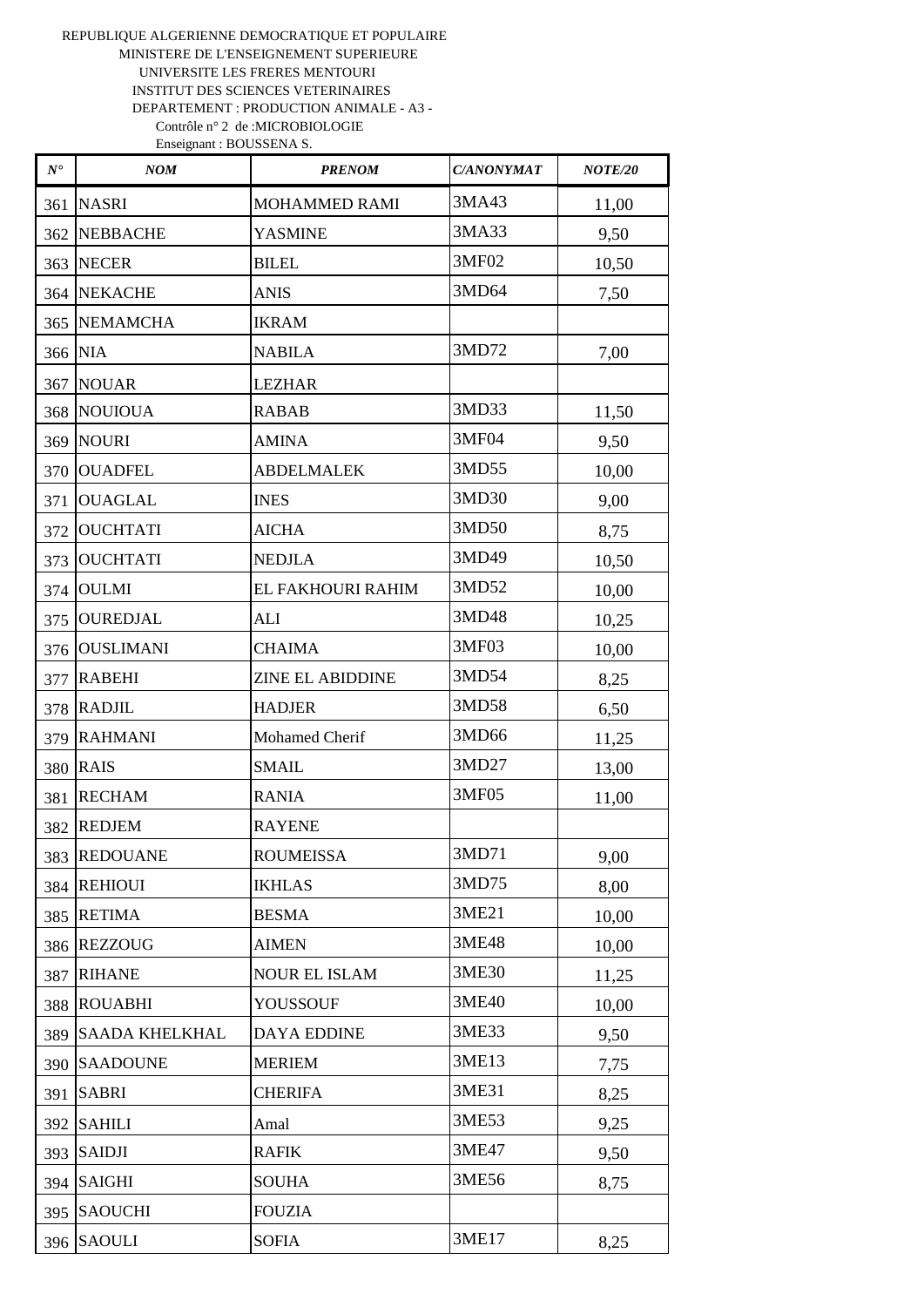| $N^\bullet$ | NOM               | <b>PRENOM</b>                     | <b>C/ANONYMAT</b> | NOTE/20 |
|-------------|-------------------|-----------------------------------|-------------------|---------|
| 397         | <b>SAYOUD</b>     | <b>ATMANE</b>                     | 3ME02             | 12,25   |
| 398         | <b>SAYOUD</b>     | <b>OUSSAMA</b>                    | 3ME04             | 10,00   |
| 399         | <b>SEDDIKI</b>    | <b>NADJLA</b>                     | 3ME27             | 9,00    |
| 400         | <b>SEDIRA</b>     | <b>HOUSSEM</b>                    | 3ME28             | 7,25    |
| 401         | <b>SEDKAOUI</b>   | <b>CHERINE</b>                    | 3ME05             | 13,00   |
| 402         | <b>SEGHIR</b>     | <b>ABDALLAH AMIR</b>              | 3ME32             | 7,75    |
| 403         | <b>SELLOUM</b>    | <b>BELGACEM</b>                   | 3ME39             | 8,50    |
| 404         | <b>SELT</b>       | <b>FATEN</b>                      | 3ME54             | 8,50    |
| 405         | <b>SEMMADI</b>    | <b>TAKI EDDINE</b>                | 3ME44             |         |
| 406         | <b>SIAH</b>       | Rayane                            | 3ME12             | 11,50   |
| 407         | <b>SIFI</b>       | <b>KHALIL</b>                     | 3ME58             | 9,50    |
| 408         | <b>SISSAOUI</b>   | <b>SAFA</b>                       | 3MB18             | 8,00    |
| 409         | <b>SISSAOUI</b>   | <b>NEDJLA</b>                     | 3MB49             | 10,25   |
| 410         | <b>SLIMANI</b>    | <b>AKRAM HAMZA</b>                | 3MB54             | 8,50    |
| 411         | <b>SLOULA</b>     | <b>MOHAMED ZAKI</b>               | 3MB59             | 11,00   |
| 412         | <b>SOLTANE</b>    | <b>OUMEIMA DJIHENE LINA 3MB03</b> |                   | 9,50    |
| 413         | <b>SOLTANI</b>    | LINA OUMAYMA                      | 3MB53             | 3,25    |
| 414         | <b>SOLTANI</b>    | <b>NESSRINE</b>                   | 3MB05             | 10,25   |
| 415         | <b>SOUICI</b>     | <b>MEHDI</b>                      | 3MB06             | 8,00    |
| 416         | <b>TALBI</b>      | <b>RYM</b>                        | 3MB43             | 9,25    |
| 417         | <b>TALEB</b>      | <b>IBRAHIM KHALIL</b>             | 3MB46             | 7,50    |
| 418         | <b>TEBANI</b>     | <b>HICHEM AISSA</b>               | 3MB60             | 6,75    |
| 419         | <b>TERCHI</b>     | <b>SALAH</b>                      | 3MB29             | 9,50    |
| 420         | <b>TEYAR</b>      | <b>NOUR DJIHANE RIANE</b>         | 3MB44             | 12,75   |
| 421         | <b>TIAR</b>       | <b>KHAOULA</b>                    |                   |         |
| 422         | <b>TITOUS</b>     | <b>NOUREDDINE</b>                 | 3MB33             | 9,50    |
| 423         | <b>TIZELAFINE</b> | Rima                              | 3MB48             | 9,00    |
| 424         | <b>TOUMI</b>      | <b>AKRAM TAKIEDDINE</b>           | 3MB65             | 7,50    |
| 425         | <b>TOURI</b>      | <b>AHMED DAOUAD</b>               | 3MB57             | 10,00   |
| 426         | <b>TRAD</b>       | <b>SAFA</b>                       | 3MB31             | 6,50    |
| 427         | YOUCEF ALI        | <b>NABILA</b>                     | 3MB08             | 10,00   |
|             | 428 ZABAR         | <b>HALA</b>                       | 3MB19             | 12,75   |
|             | 429 ZABAT         | <b>NISRINE</b>                    | 3MB47             | 11,50   |
|             | 430 ZABAT         | <b>WASSIM</b>                     | 3MB27             | 10,25   |
| 431         | ZAMI              | ALI                               | 3MA02             | 9,25    |
| 432         | ZAOUI             | <b>ASSMA</b>                      | 3MA12             | 7,00    |